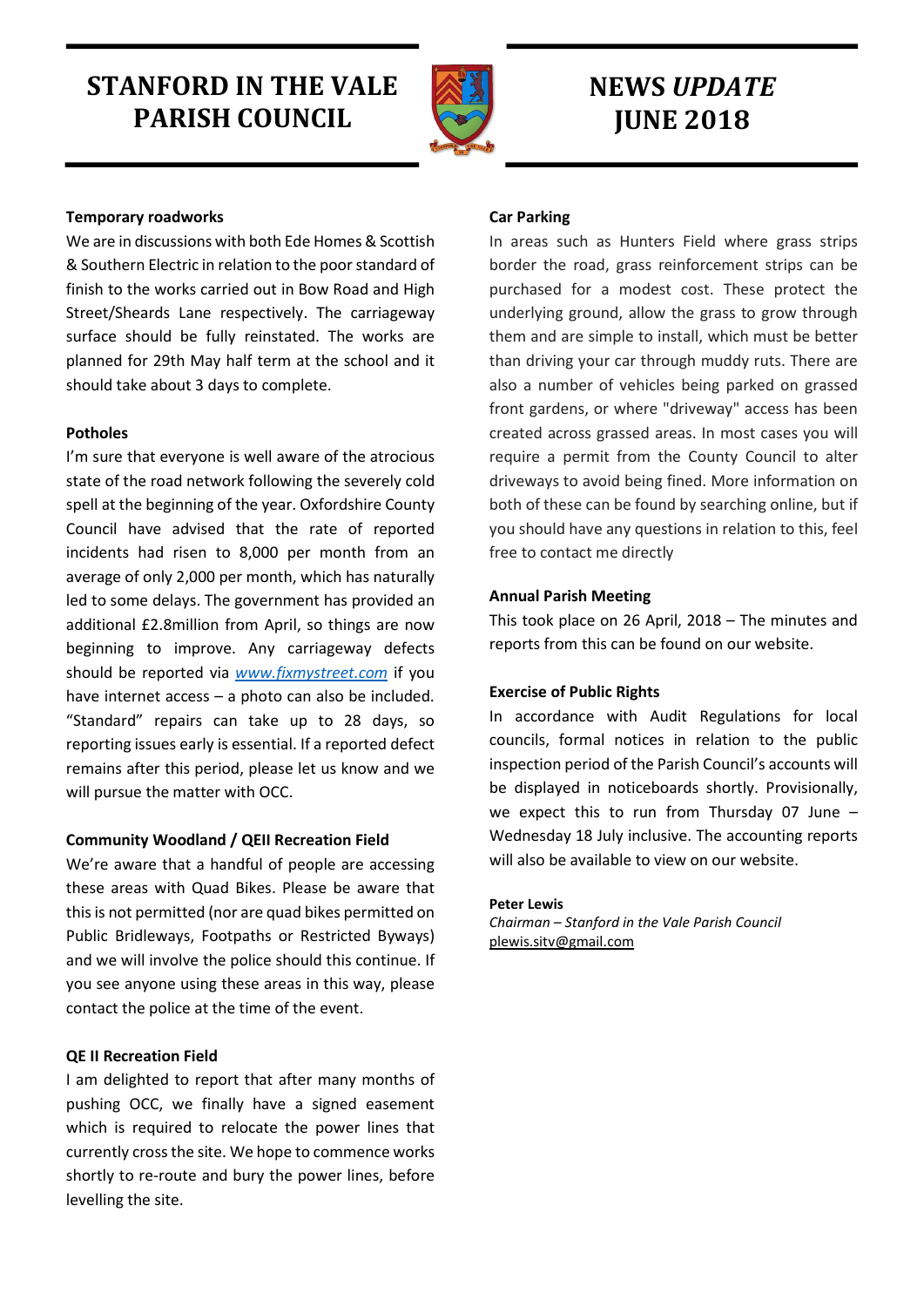# WANTED

The Parish Council undertake numerous maintenance activities/repairs around the village ranging from dealing with play equipment, through to repairing fences and preventing undergrowth from blocking pathways. We're looking for someone that could offer a few hours a week to supplement our existing team, to ensure all these essential tasks are completed in a timely manner. Rates negotiable. For more information, please contact

jmwarren32@btinternet.com.

#### Vandalism

There are numerous acts of vandalism occurring in the village recreation areas  $-$  up on and by the Football Club and by the Village Hall. Please report any suspicious activity to the Police – ring 101. This is all costing us money for new signs and repairs. You are all reminded that no dogs are allowed in the recreation fields as someone has removed all the signs that were recently put up.

Also, please do not place notices on notice boards without authorisation. There were more broken beadings this week with forced notices into locked boards and sticky taped "Cat missing" notices covering up official notices on the outside.

#### Dog Mess

One parishioner has told us that whilst walking her dog she regularly picks up mess left by other dogs. Why should she have to do this?

Why do certain dog owners not care? If you notice dog owners not picking up please take a photo or report names to the Vale District Council.

#### Please help to keep our Village tidy and CLEAN.



## Neighbourhood policing newsletter

## Rural crime:

Hare coursing and other rural crime continues to be a priority for the Faringdon Neighbourhood Team. We continue to conduct regular patrols of priority spots to catch and deter offenders. On 13th April, after a fantastic response to our community text alert we were able to locate and interview two suspects for hare coursing, as well as seize their van! If you would like to sign up to the Thames Valley alert system then be sure to visit www.thamesvalleyalert.co.uk. You will receive information on crime, suspicious activity and witness appeals by email or text.

The team managed to secure some funding from the Community Safety Partnership to buy additional alarms and cameras to deploy to crime hotspot areas. Although we are seeing a reduction in Hare Coursing during these months the threat of theft from outbuildings still remains high. We urge you to remain vigilant and take your own security measures. On the 10th May (7pm-8pm) the Neighbourhood Team are hosting a 'Cover it Live' question and answer event online. We want to encourage anyone in our area to join in this web chat which is aimed at anyone with an interest in rural matters in Wantage and Faringdon (and surrounding towns and villages) including residents, visitors and workers. A panel of representatives from the Neighbourhood Team including Sergeant Kevin Hickman will be on hand to take your questions. We are using this opportunity to identify the main concerns of the community and how we can problem solve them and work together on these concerns going forward.

## To join the session go to;

http://tvpsouthandvale.coverpage.coveritlive.com. Questions can also be submitted anonymously. You can also get involved via Twitter by using #ASKTVP to pre-submit questions.

Other crime: Unfortunately, we have received an increase in reports in the number of burglary and theft related offences in both the Faringdon area, and the Shrivenham/Watchfield area. This has included theft from motor vehicles, non-dwelling burglaries at building sites and allotments, and miscellaneous thefts. As a team we are doing everything we can but please make sure you let us know about anything you feel to be suspicious by calling us on 101 or 999 if there is immediate risk.